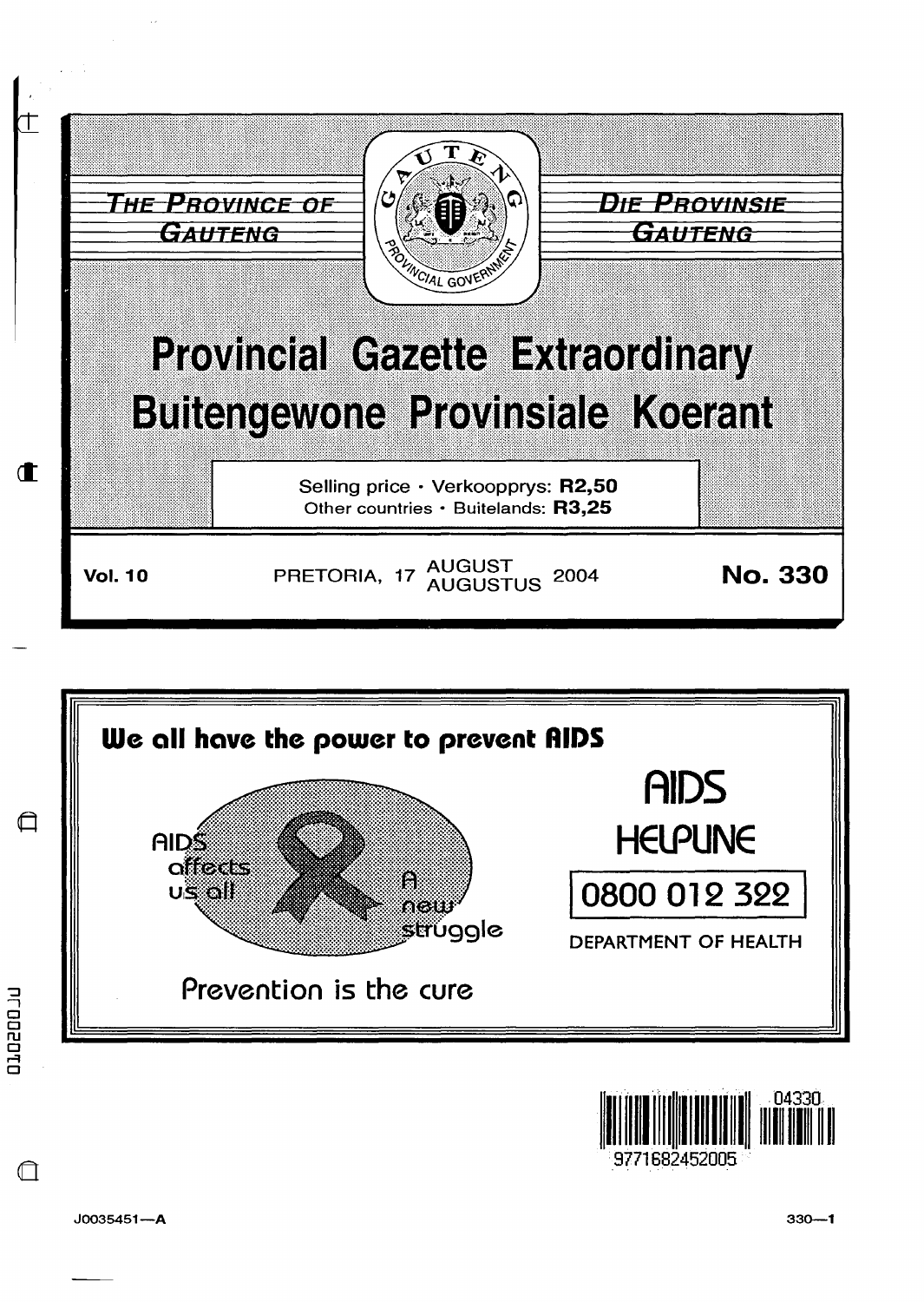# **CONTENTS • INHOUD**

No.

Page Gazette No. No.

## **LOCAL AUTHORITY NOTICES**

| 1756 Town-planning and Townships Ordinance (15/1986): City of Johannesburg Metropolitan Municipality: Declaration as |     |
|----------------------------------------------------------------------------------------------------------------------|-----|
|                                                                                                                      | 330 |
|                                                                                                                      | 330 |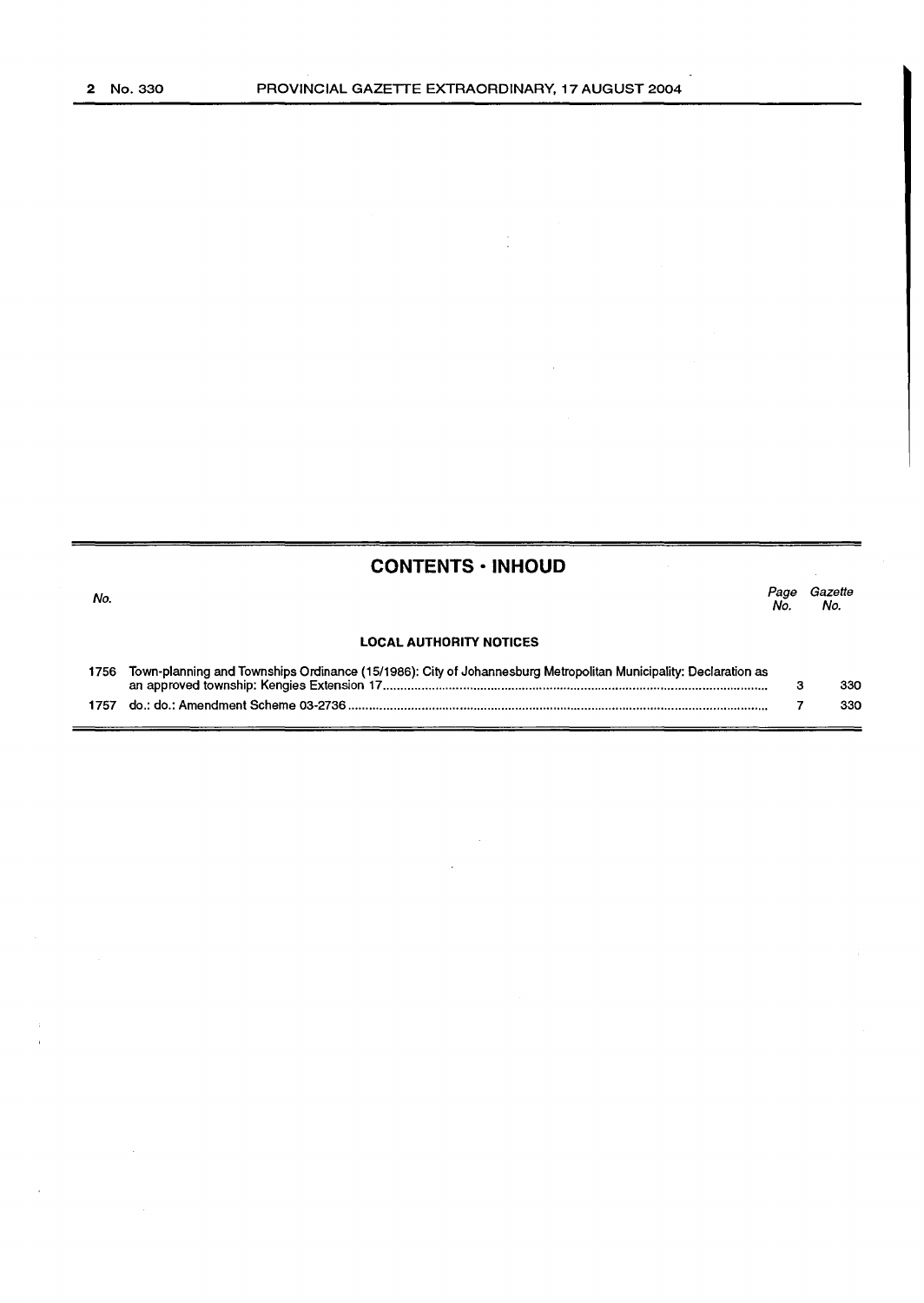# LOCAL AUTHORITY NOTICES

## LOCAL AUTHORITY NOTICE 1756

## DECLARATION AS AN APPROVED TOWNSHIP

In terms of section 103 of the Town Planning and Townships Ordinance, 1986 (Ordinance 15 of 1986), the City of Johannesburg Metropolitan Municipality declares Kengies Extension 17 to be an approved township subject to the conditions set out in the Schedule hereto.

### **SCHEDULE**

STATEMENT OF THE CONDITIONS UNDER WHICH THE APPLICATION MADE BY WAVELENGHTS 1147 CC (HEREINAFTER REFERRED TO AS THE APPLICANT/TOWNSHIP OWNER) UNDER THE PROVISIONS OF CHAPTER Ill OF THE TOWN PLANNING AND TOWNSHIPS ORDINANCE, 1986 (ORDINANCE 15 OF 1986), FOR PERMISSION TO ESTABLISH A TOWNSHIP ON PORTION 296 OF THE FARM ZEVENFONTEIN 407 J.R HAS BEEN GRANTED

## 1. CONDITIONS OF ESTABLISHMENT

#### (1) Name

The name of the township shall be Kengies Extension 17.

#### (2) Design

The township shall consist of erven as indicated on General Plan S.G. No 11845/2003.

## (3) Provision and installation of services

The township owner shall make the necessary arrangements with the local authority for the provision and installation of water and sanitation as well as the construction of roads and stormwater drainage in the township, to the satisfaction of the local authority.

#### (4) Electricity

(a) The local authority is not the bulk supplier of electricity in the township. The township owner shall in terms of Section 118(2)(b) of the Town Planning and Townships Ordinance, 1986 (Ordinance 15 of 1986) make arrangements in this regard with ESCOM, the licensed supplier of electricity in the township.

The local authority shall be notified in writing that satisfactory arrangements have been made in respect of the supply of electricity to the township and in this connection, the township owner shall submit the following to the local authority:

- (1) A certified copy of the agreement in respect of the supply of electricity entered into with ESKOM;
- (2) A certificate by ESKOM that acceptable financial arrangements with regard to (1) above have been made by the township owner.

#### (5) Access

No access to or egress from the township shall be permitted via the lines of no access as indicated on layout plan 15/3/543/1X.

### (6) Provincial Government

(a) Should the development of the township not been completed on or before 8 September 2007, the application shall be resubmitted to the Department of Transport and Public Works (Gauteng Provincial Government) for reconsideration.

(b) If however, before the expiry date of the mentioned period, circumstances change in such a way that roads and/or PWV routes under the control of the said Department are affected by the proposed layout of the township, the applicant shall resubmit the application for the purpose of fulfilment of the requirements of the controlling authority in terms of the provisions of Section 11 of Act 21 of 1940, as amended.

#### (7) Acceptance and disposal of stormwater

The township owner shall arrange for the drainage of the township to fit in with that of the adjacent roads

n<br>020<br>0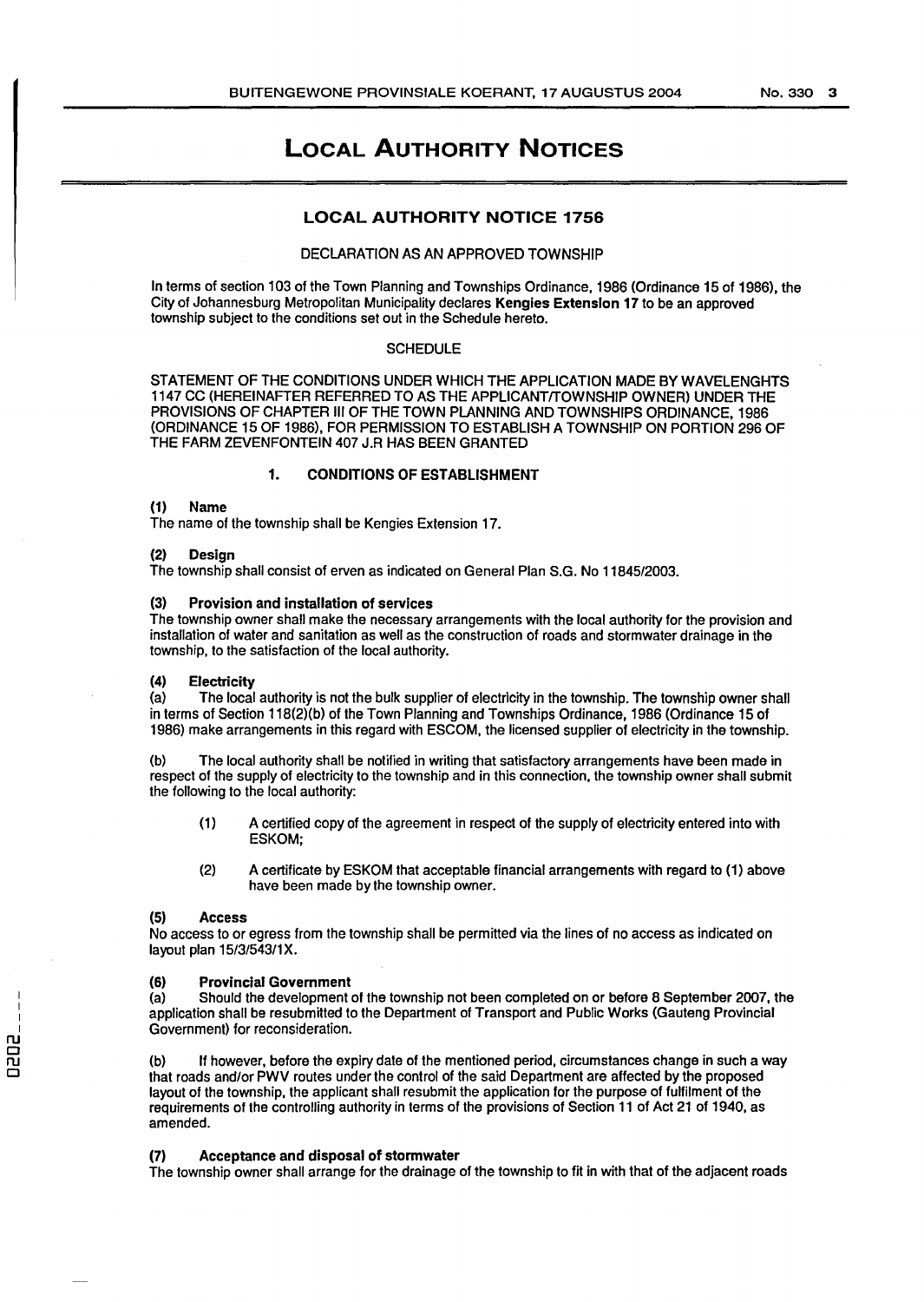and that the stormwater run-off being diverted from the road, be received and be disposed of.

## (8) Removal or replacement of existing services

Should it, by reason of the establishment of the township, become necessary to remove or replace any existing municipal, TELKOM and/or ESKOM services, the cost thereof shall be borne by the township owner.

## (9) Demolition of buildings and structures

The township owner shall at his own cost cause all existing buildings and structures situated within the building line reserves, side spaces or over common boundaries to be demolished to the satisfaction of the local authority when required by the local authority to do so.

#### (10) Disposal of existing Conditions of Title

All erven shall be made subject to existing conditions and servitudes, if any, including the reservation of rights to minerals.

## (11) Restriction on the transfer of an erf

Erf 86 shall be transferred only to Kengies Glen Home Owners Association which Association shall have full responsibility for the functioning and proper maintenance of the said erf and the essential services in or on the said erf.

#### (12) Endowment

The township owner shall, in terms of the provisions of Section 98(2) of the Town Planning and Townships Ordinance, 15 of 1986, pay a lump sum endowment to the local authority for the provision of land for a park (public open space).

## (13) Obligations with regard to services and restriction regarding the alienation of erven

The township owner shall within such period as the local authority may determine, fulfil his obligations in respect of the provisions of water and sanitary services as well as the construction of roads and stormwater drainage and the installation of systems therefore, as previously agreed upon between the township owner and the local authority. Erven may not be alienated or be transferred into the name of a purchaser prior to the local authority certifying that sufficient guarantees/cash contributions in respect of the supply of services by the township owner, have been submitted or paid to the said local authority.

## 2. CONDITIONS OF TITLE

The erven mentioned hereunder shall be subject to the conditions as indicated imposed by the local authority in terms of the provisions of the Town Planning and Townships Ordinance, 1986.

## (1) All erven (except Erf 86)

(a) Each erf is subject to a servitude, 2 m wide, in favour of the local authority, for sewerage and other municipal purposes, along any two boundaries other than a street boundary and in the case of a panhandle erf, an additional servitude for municipal purposes 2m wide across the access portion of the erf, if and when required by the local authority: Provided that the local authority may dispense with any such servitude.

(b) No building or other structure shall be erected within the aforesaid servitude area and no large rooted trees shall be planted within the area of such servitude or within 2 m thereof.

(c) The local authority shall be entitled to deposit temporarily on the land adjoining the aforesaid servitude such material as may be excavated by it during the process of the construction, maintenance or removal of such sewerage mains and other works as it, in its discretion may deem necessary and shall further be entitled to reasonable access to the said land for the aforesaid purpose subject to any damage done during the process of the construction, maintenance or removal of such sewerage mains and other works being made good by the local authority.

#### $(2)$

(a) The erf is subject to a 6m X 3m servitude for electrical mini-substation purposes in favour of ESKOM as indicated on the General Plan.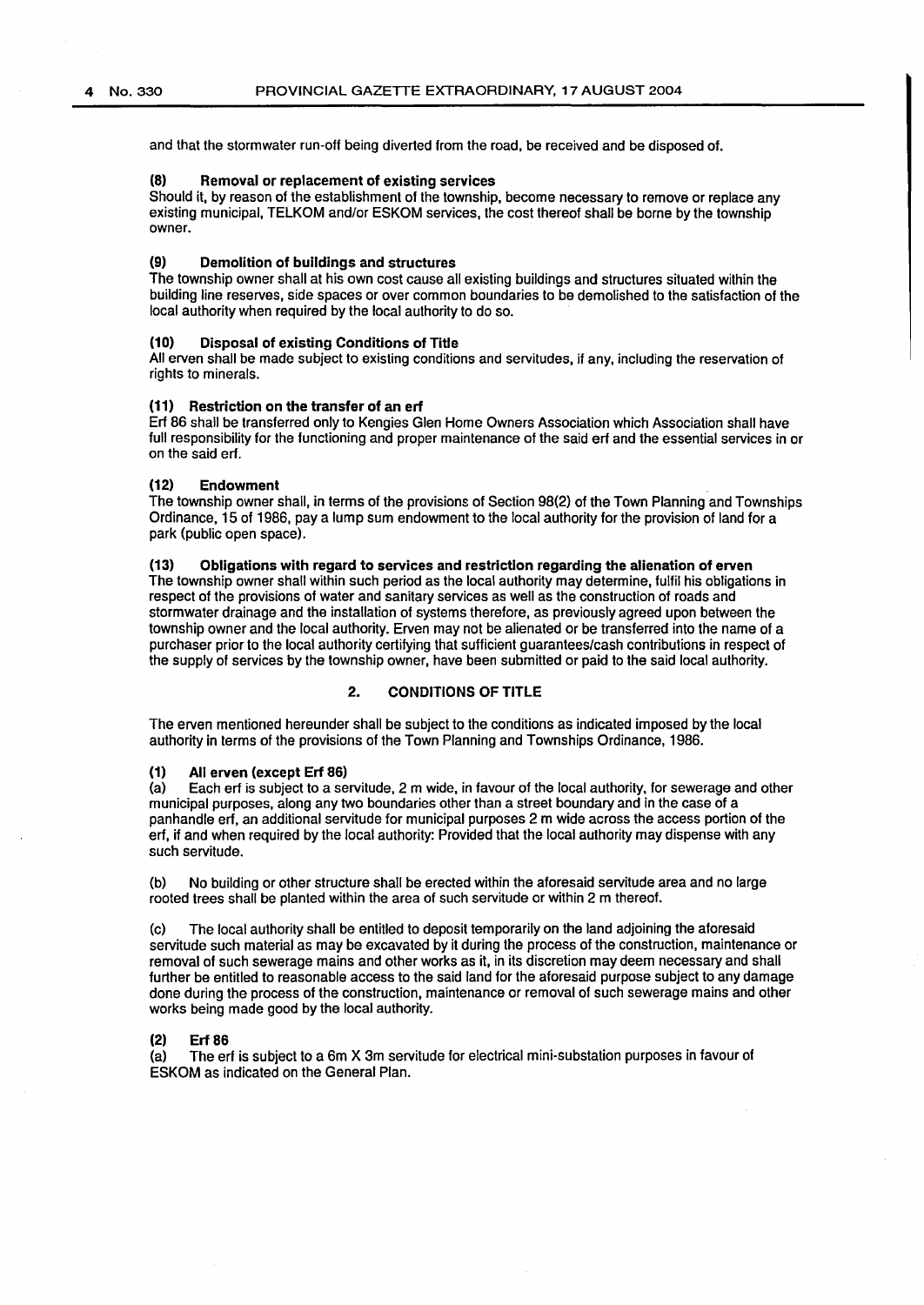(b) The entire erf as indicated on the General Plan, excluding the servitude area referred to in (a) above, is subject to a servitude for municipal purposes and right of way, in favour of the local authority.

The erf shall not be alienated or transferred into the name of any purchaser, other than the Kengies Glen Home Owners Association without the written consent of the local authority first having been obtained.

P. Molol, City Manager (Notice No. 766/2004) August 2004

## **PLAASLIKE BESTUURSKENNISGEWING 1756**

## VERKLARING TOT 'N GOEDGEKEURDE DORP

lngevolge artikel103 van die Ordonnansie op Dorpsbeplanning en Dorpe, 1986 (Ordonnansie 15 van 1986), verklaar die Stad van Johannesburg Metropolitaanse Munisipaliteit hiermee die dorp Kengles Uitbreiding 17 tot 'n goedgekeurde dorp onderworpe aan die voorwaardes uiteengesit in die bygaande Bylae.

#### BYLAE

VERKLARING VAN VOORWAARDES WAAROP DIE AANSOEK GEDOEN DEUR WAVELENGHTS 1147 BK (HIERNA DIE AANSOEKDOENER/ DORPSEIENAAR GENOEM) INGEVOLGE DIE BEPALINGS VAN HOOFSTUK III VAN DIE ORDONNANSIE OP DORPSBEPLANNING EN DORPE, 1986 (ORDONNANSIE 15 VAN 1986), OM TOESTEMMING OM 'N DORP TE STIG OP GEDEEL TE 296 VAN DIE PLAAS ZEVENFONTEIN 407 J.RTOEGESTAAN IS

## 1. STIGTINGSVOORWAARDES

### (1) Naam

Die naam van die dorp is Kengies Uitbreiding 17.

#### (2) Ontwerp

Die dorp bestaan uit erwe soos aangedui op Algemene Plan LG Nr 11845/2003.

#### (3) Voorsienlng en lnstallering van dienste

Die dorpseienaar moet die nodige reelings met die plaaslike bestuur tref vir die voorsiening en installering van water en sanitere dienste asook die konstruksie van strata en stormwaterdreinering in die dorp, tot tevredenheid van die plaaslike bestuur.

#### (4) Elektrisiteit

(a) Die plaaslike bestuur is nie die grootmaatverskaffer van elektrisiteit aan die dorp nie. Die dorpseienaar moet ingevolge Artikel 118(2)(b) van die Ordonnansie op Dorpsbeplanning en Dorpe, 1986, die nodige reelings tref met ESKOM, die gelisensieerde verskaffer van elektrisiteit in die dorp.

(b) Die plaaslike bestuur moet skriftelik verwittig word dat bevredigende reelings met betrekking tot die voorsiening van elektrisiteit aan die dorp, getref is en in die verband moet die dorpseienaar die volgende aan die plaaslike bestuur verskaf:

- (1) 'n Gesertifiseerde afskrif van die ooreenkoms aangegaan met ESKOM rakende die voorsiening van elektrisiteit;
- (2) 'n Sertifikaat van ESKOM dat aanvaarbare finansiele reelings met betrekking tot (1) hierbo, deur die dorpstigter getref is.

#### (5) Toegang

Geen toegang tot of uitgang vanuit die dorp sal via die lyne van geen toegang soos aangedui op uitlegplan 15/3/543/1X, toegelaat word nie.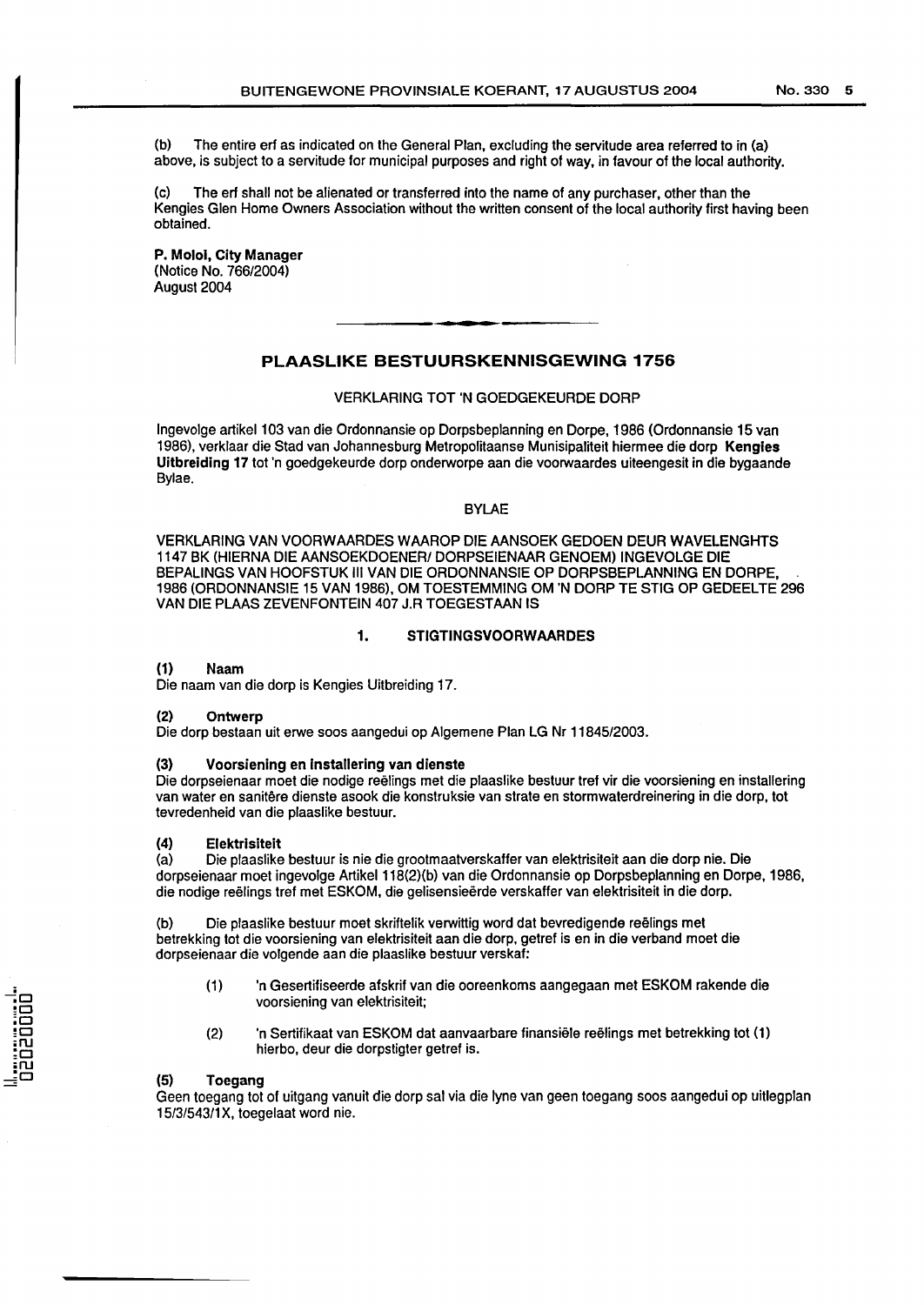## (6) Provinslale Regering

(a) lndien die ontwikkeling van die dorp nie voor of op 8 September 2007 voltooi word nie, moet die aansoek heringedien word by die Departement van Vervoer en Publieke Werke (Gauteng Provinsiale Regering) vir heroorweging.

(b) lndien omstandighede egter, voor die verstryking van die gemelde periode, tot so 'n mate verander dat paaie en/of PWV roetes onder die beheer van die betrokke Departement deur die beoogde uitleg van die dorp geraak word, moet die applikant die aansoek herindien vir doeleindes van die nakoming van die vereistes van die beherende liggaam in gevolge die bepalings van Artikel 11 van Wet 21 van 1940, soos gewysig.

## (7) Ontvangs en versorging van stormwater

Die dorpseienaar moet die stormwaterdreinering van die dorpsgebied so reel dat dit in pas by die van die aangrensende strate en aile stormwater wat van die pad afloop of afgelei word, moet ontvang en versorg word.

## (8) Verwydering of vervanging van bestaande dienste

lndien dit, as gevolg van die stigting van die dorp, nodig word om enige bestaande munisipale, TELKOM en/of ESKOM dienste te verwyder of te vervang, sal die koste daarvan deur die dorpseienaar gedra word.

### (9) Sloping van geboue en strukture

Die dorpseienaar moet op eie koste aile bestaande geboue en strukture wat binne boulynreserwes, kantruimtes of oor gemeenskaplike grense gelee is, laat sloop tot bevrediging van die plaaslike bestuur wanneer die plaaslike bestuur dit vereis.

### (10) Beskikklng oor bestaande Titelvoorwaardes

Aile erwe moet onderworpe gemaak word aan bestaande voorwaardes en serwitute, indien enige, met lnbegrip van die voorbehoud van die regte op minerale.

#### (11) Beperking op die oordrag van 'n erf

Erf 86 mag slegs aan Kengies Glen Huiseienaarsvereniging oorgedra word, welke Vereniging volle verantwoordelikheid sal dra vir die funksionering en behoorlike instandhouding van die erf en die noodsaaklike dienste binne of op die gemelde erf.

## (12) Beglftiging

Die dorpseienaar sal, ingevolge die bepalings van Artikel 98(2) van die Dorpsbeplanning en Dorpe Ordonnansie, Nr 15 van 1986, 'n globale bedrag as begiftiging aan die plaaslike bestuur betaal vir die voorsiening van grond vir 'n park (openbare oop ruimte).

#### (13) Verpligtinge ten opsigte van dienste en beperking betreffende die vervreemding van erwe

Die dorpseienaar moet binne sodanige tydperk as wat die plaaslike bestuur mag bepaal, sy verpligtinge met betrekking tot die voorsiening van water en sanitere dienste asook die konstruksie van paaie en stormwaterdreinering en die installering van die stelsels daarvoor, soos vooraf ooreengekom tussen die dorpseienaar en die plaaslike bestuur, nakom. Erwe mag nie vervreem of oorgedra word in die naam van 'n koper alvorens die plaaslike bestuur bevestig het dat voldoende waarborge/kontantbydraes ten opsigte van die voorsiening van dienste deur die dorpseienaar aan die plaaslike bestuur gelewer of betaal is.

## 2. TITELVOORWAARDES

Die erwe hieronder genoem is onderworpe aan die voorwaardes soos aangedui deur die plaaslike bestuur ingevolge die bepalings van die Ordonnansie op Dorpsbeplanning en Dorpe, 1986.

#### (1) Aile erwe (behalwe Erf 86)

(a) Elke erf is onderworpe aan 'n serwituut 2 m breed, ten gunste van die plaaslike bestuur, vir riolerings-en ander munisipale doeleindes, langs enige twee grense, uitgesonderd 'n straatgrens en, in die geval van 'n pypsteelerf, 'n addisionele serwituut vir munisipale doeleindes 2m breed oar die toegangsgedeelte van die erf, indien en wanneer verlang deur die plaaslike bestuur: Met dien verstande dat die plaaslike bestuur van enige sodanige serwituut mag afsien.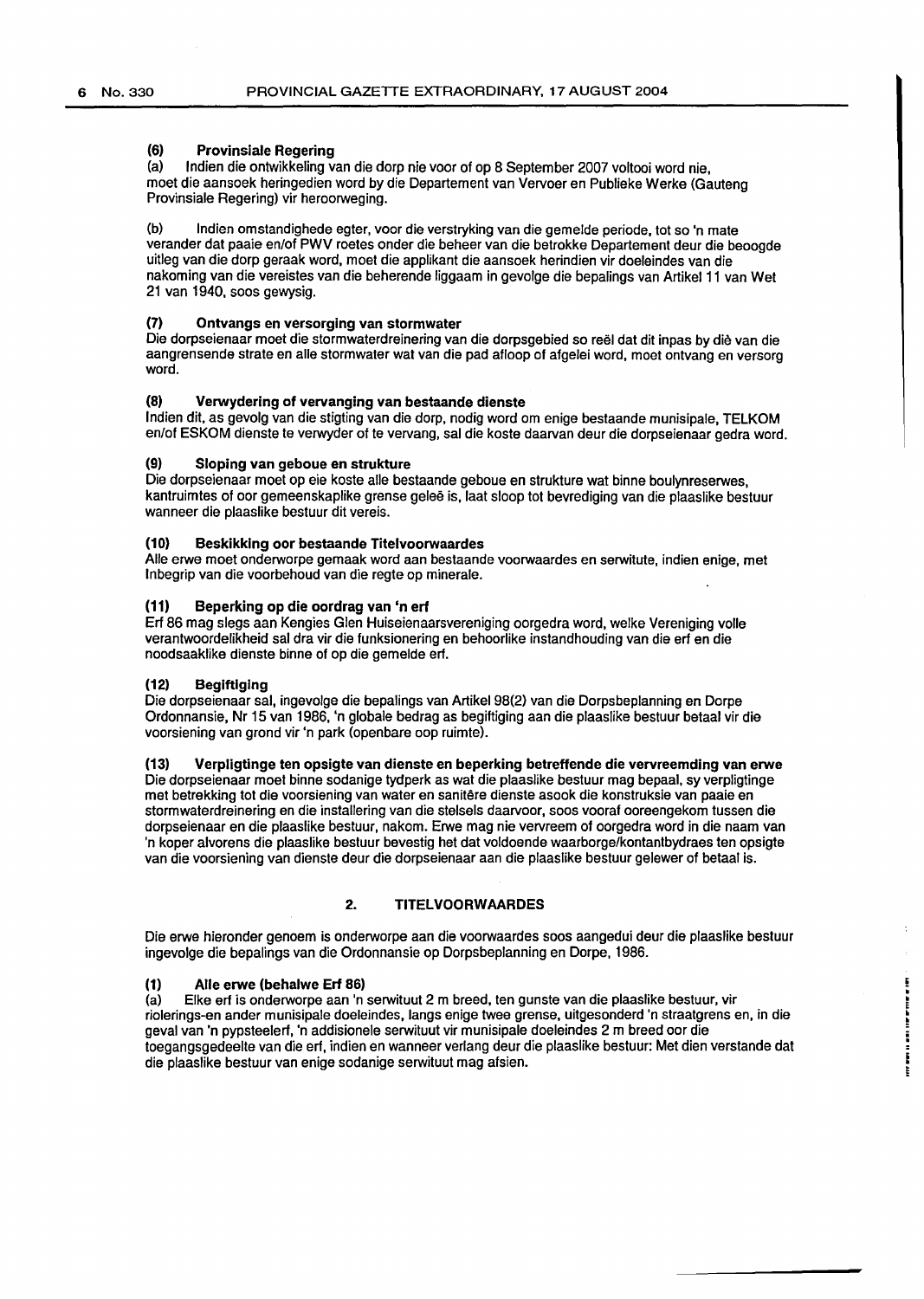(b) Geen gebou of ander struktuur mag binne die voornoemde serwituutgebied opgerig word nie en geen grootwortelbome mag binne die gebied van sodanige serwituut of binne 2 m daarvan, geplant word nie.

(c) Die plaaslike bestuur is geregtig om enige materiaal wat deur hom uitgegrawe word tydens die aanleg, onderhoud of verwydering van sodanige rioolhoofpypleidings, en ander werke wat hy volgens goeddunke noodsaaklik ag, tydelik te plaas op die grond wat a an die voornoemde serwituut grens en voorts sal die plaaslike bestuur geregtig wees tot redelike toegang tot genoemde grond vir die voornoemde doel, onderworpe daaraan dat die plaaslike bestuur enige skade vergoed wat gedurende die aanleg, onderhoud of verwydering van sodanige rioolhoofpypleiding en ander werke veroorsaak word.

### (2) Erf 86

(a) Die erf is onderworpe aan 'n 6m X 3m serwituut vir elektriese substasiedoeleindes, ten gunste van ESKOM, soos aangedui op die Algemene Plan.

(a) Die hele erf soos aangedui op die Algemene Plan, uitgesonderd die serwituutarea verwys na in (a) hierbo, is onderworpe aan 'n serwituut vir munisipale doeleindes en reg-van-weg, ten gunste van die plaaslike bestuur.

(b) Die erf mag nie vervreem of oorgedra word in die naam van enige koper behalwe aan Kengies Glen Huiseienaarsvereniging, sonder dat die skriftelike toestemming van die plaaslike bestuur eers vooraf verkry is nie.

#### P. Moloi, Stadsbestuurder (Kennisgewing 766/2004)

Augustus 2004.

## LOCAL AUTHORITY NOTICE 1757

## AMENDMENT SCHEME 03-2736

The City of Johannesburg Metropolitan Municipality herewith in terms of the provisions of section 125(1)(a) of the Town Planning and Townships Ordinance No 15 of 1986, declares that he has approved an amendment scheme being an amendment of the Peri-Urban Areas Town Planning Scheme, 1975, comprising the same land as included in the township of Kengles Extension 17. Map 3 and the scheme clauses of the amendment scheme are filed with the Executive Director: Development Planning: Transportation and Environment: City of Johannesburg and are open for inspection at all reasonable times.

This amendment is known as Amendment Scheme 03-2736.

#### P. Moloi, City Manager (Notice No 767/2004.)

August 2004.

## PLAASLIKE BESTUURSKENNISGEWING 1757

WYSIGINGSKEMA 03-2736

Die Stad van Johannesburg Metropolitaanse Munisipaliteit verklaar hiermee ingevolge die bepalings van artikel 125(1 )(a) van die Ordonnansie op Dorpsbeplanning en Dorpe Nr 15 van 1986, dat hy 'n wysigingskema synde 'n wysiging van die Buitestedelike Gebiede Dorpsbeplanningskema, 1975, wat uit dieselfde grand as die dorp Kengies Uitbrelding 17 bestaan, goedgekeur het. Kaart 3 en die skemaklousules van die wysigingskema word in bewaring gehou deur die Uitvoerende Direkteur: Ontwikkelingsbeplanning, Vervoer en Omgewing: Stad van Johannesburg en is beskikbaar vir inspeksie op aile redelike tye.

Hierdie wysiging staan bekend as Wysigingskema 03-2736.

P. Molol, Stadsbestuurder (Kennisgewing Nr 767/2004.) Augustus 2004.